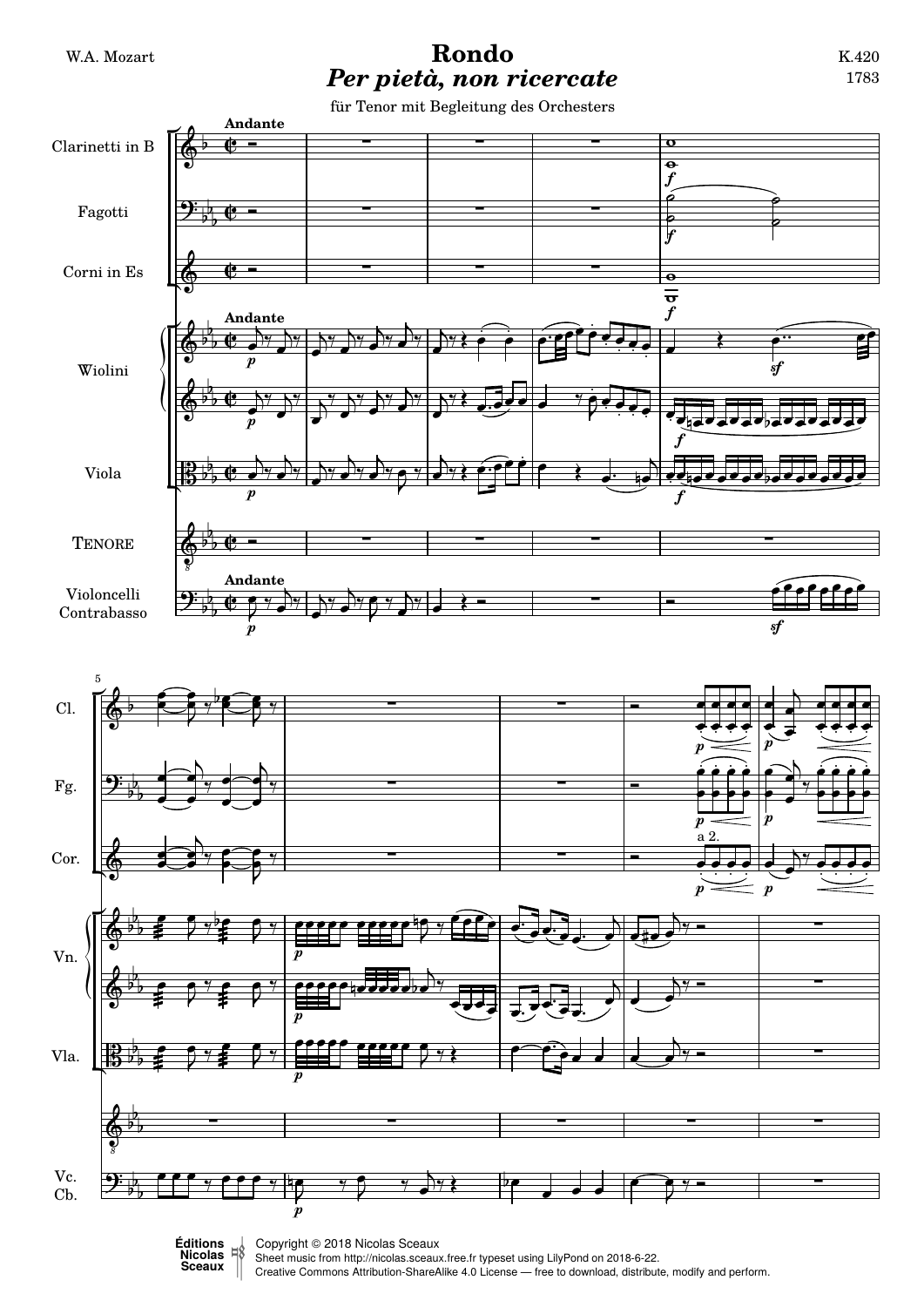

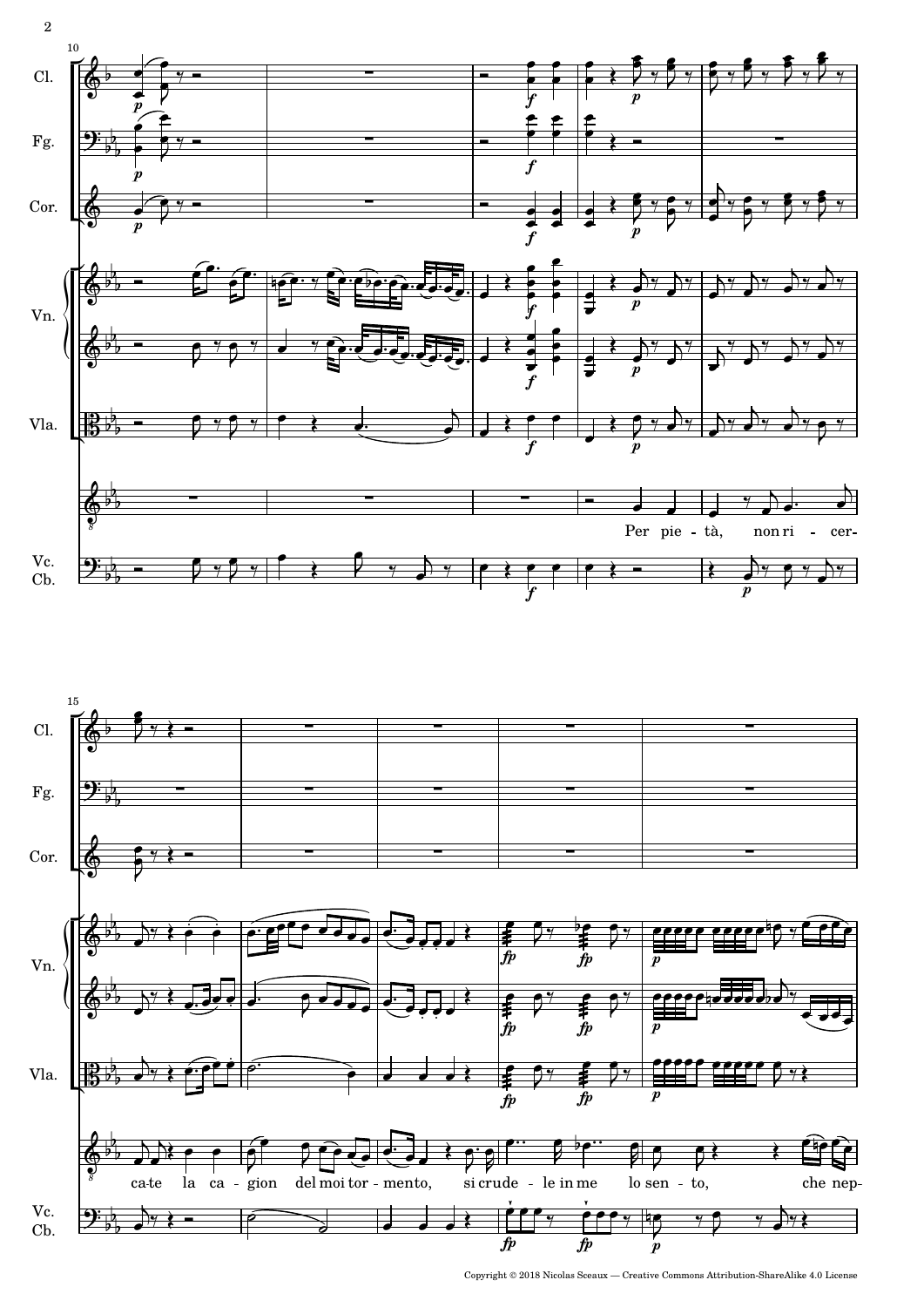

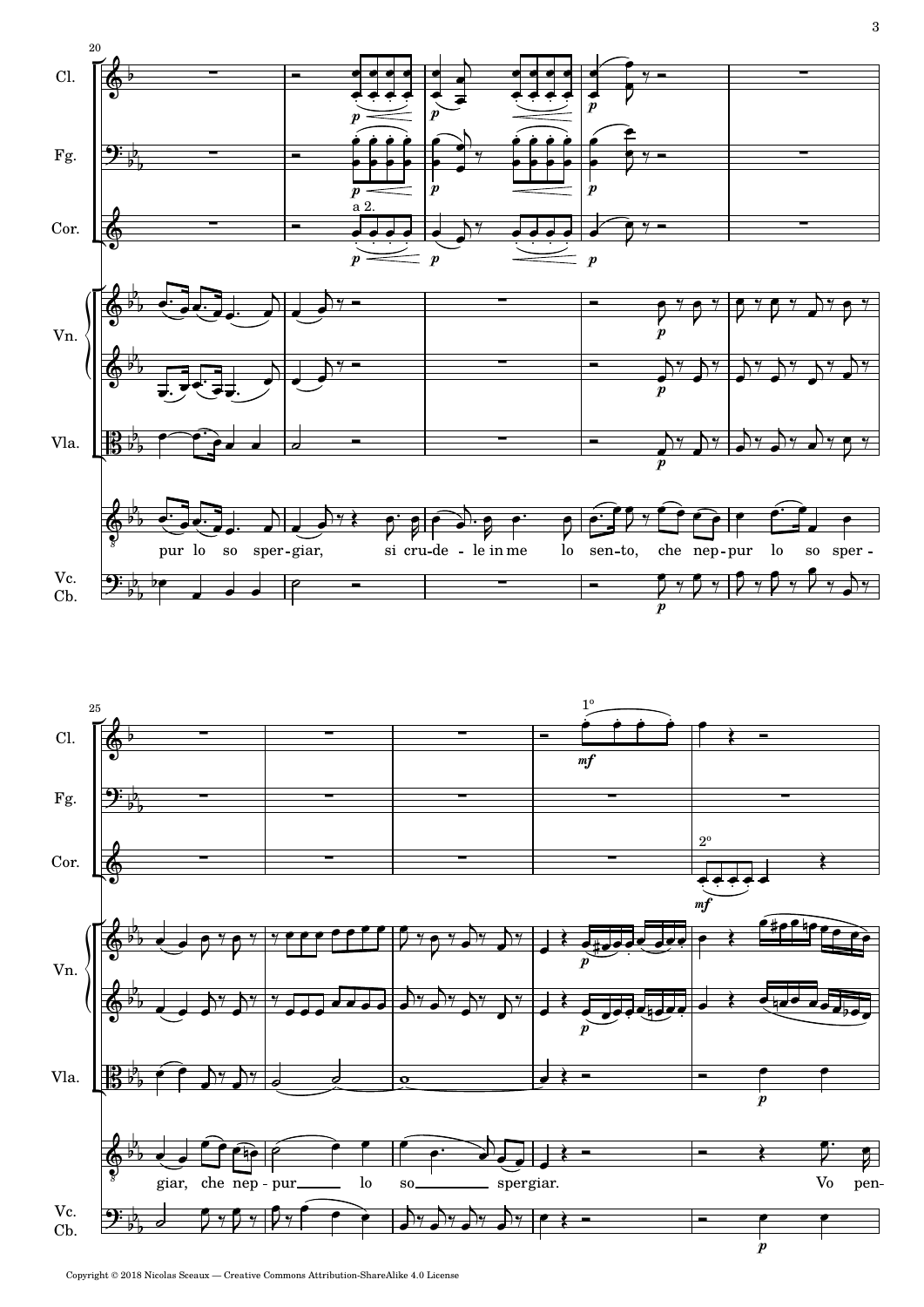



Copyright © 2018 Nicolas Sceaux — Creative Commons Attribution-ShareAlike 4.0 License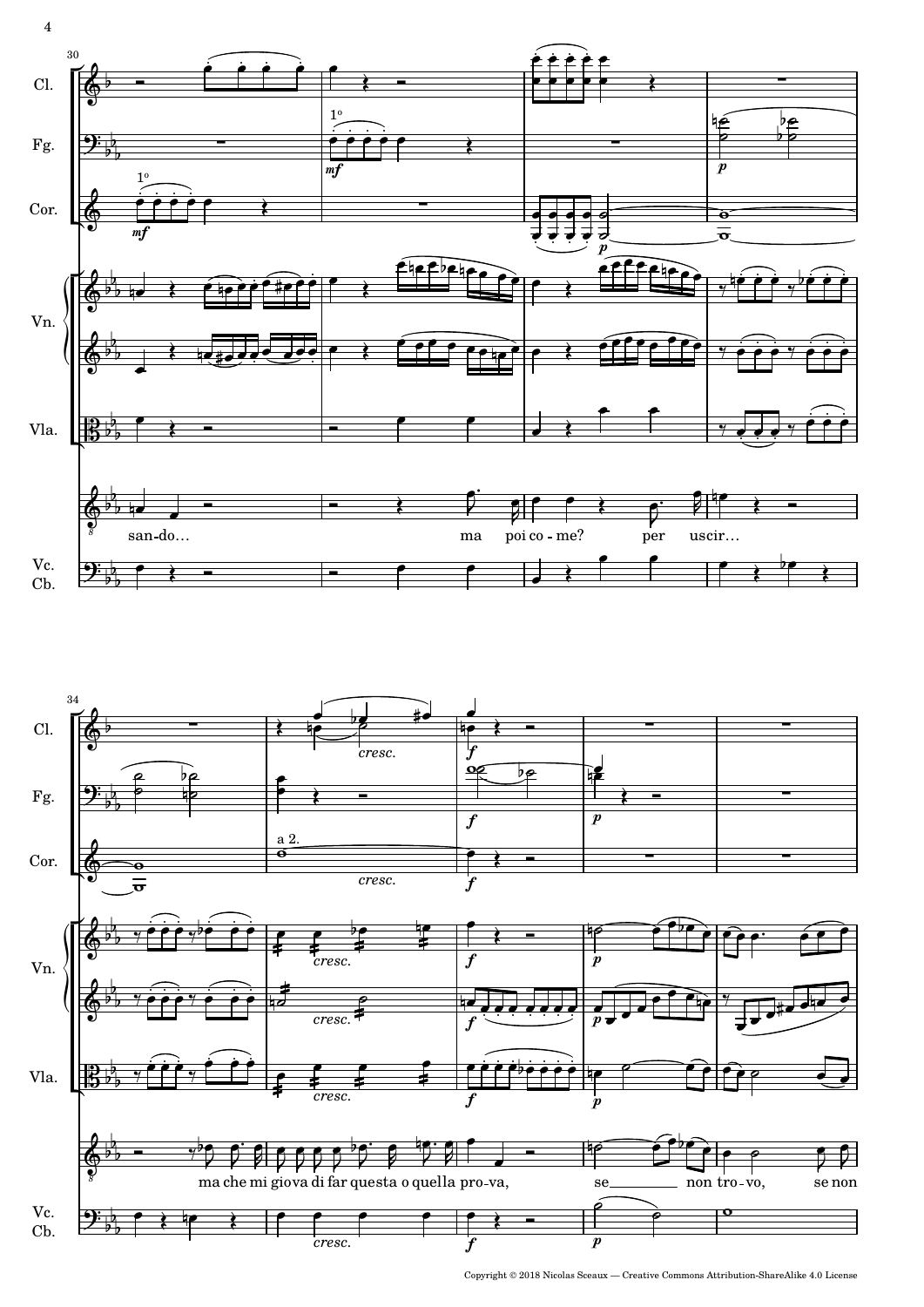



Copyright © 2018 Nicolas Sceaux — Creative Commons Attribution-ShareAlike 4.0 License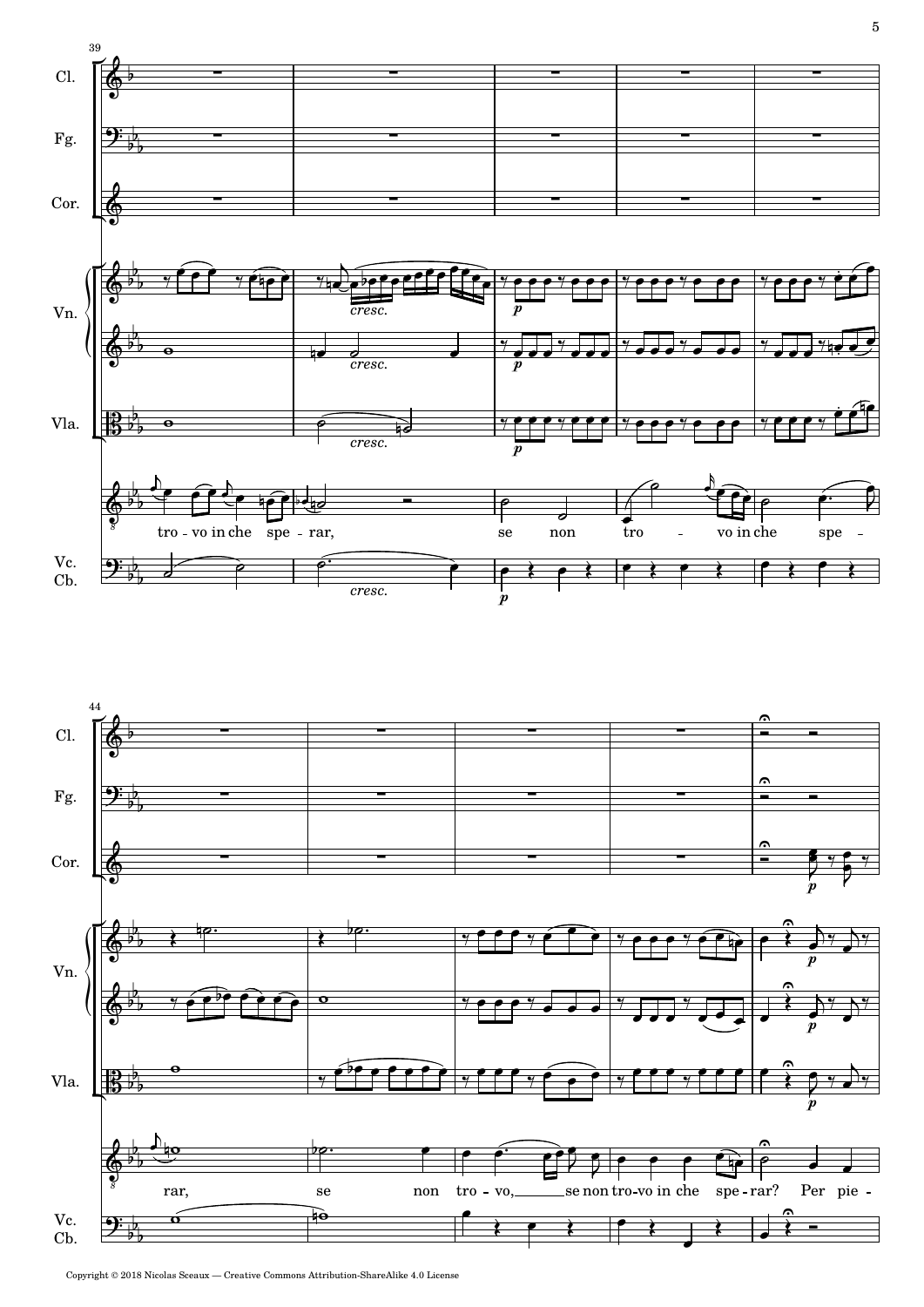



Copyright © 2018 Nicolas Sceaux — Creative Commons Attribution-ShareAlike 4.0 License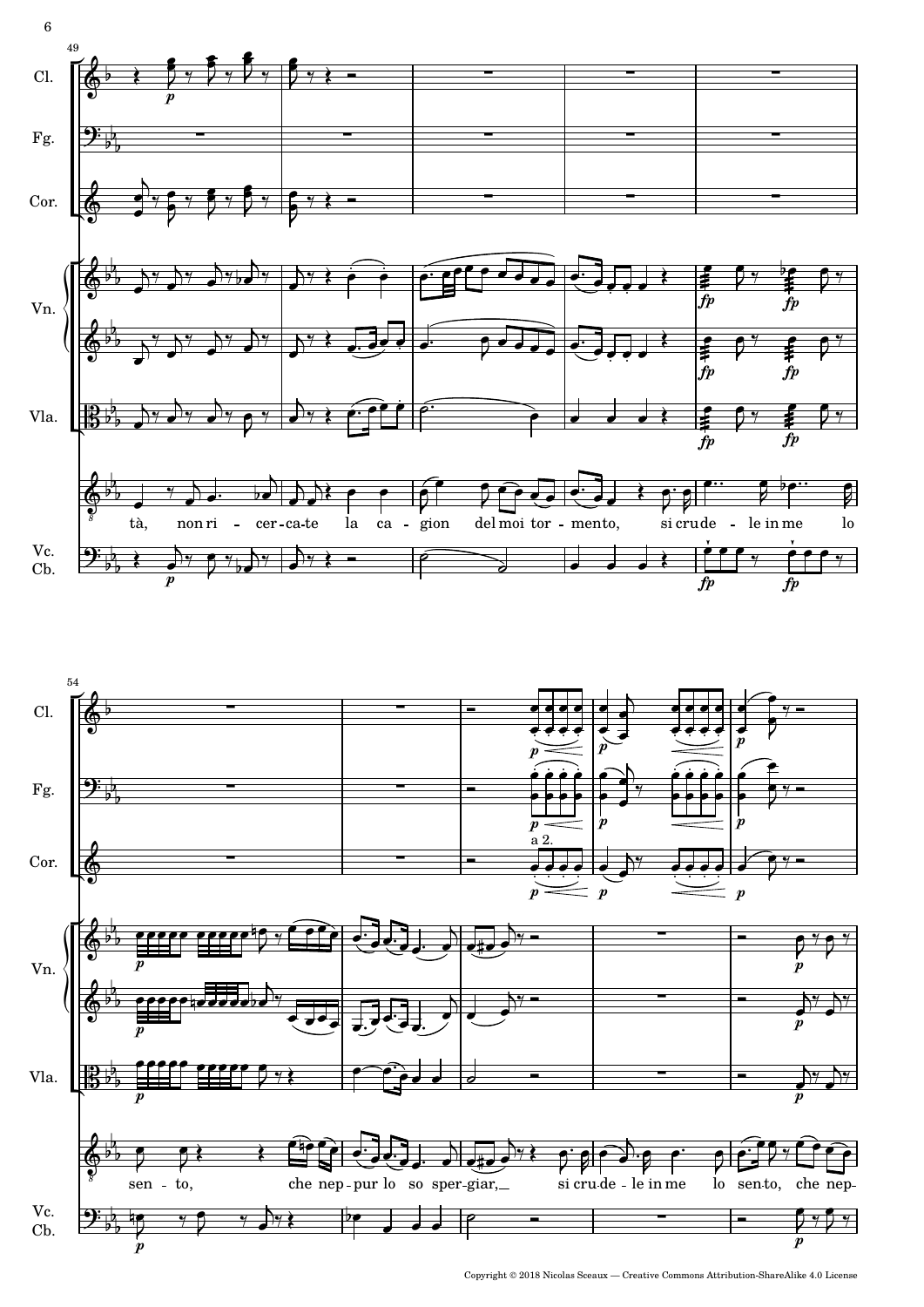



Copyright © 2018 Nicolas Sceaux — Creative Commons Attribution-ShareAlike 4.0 License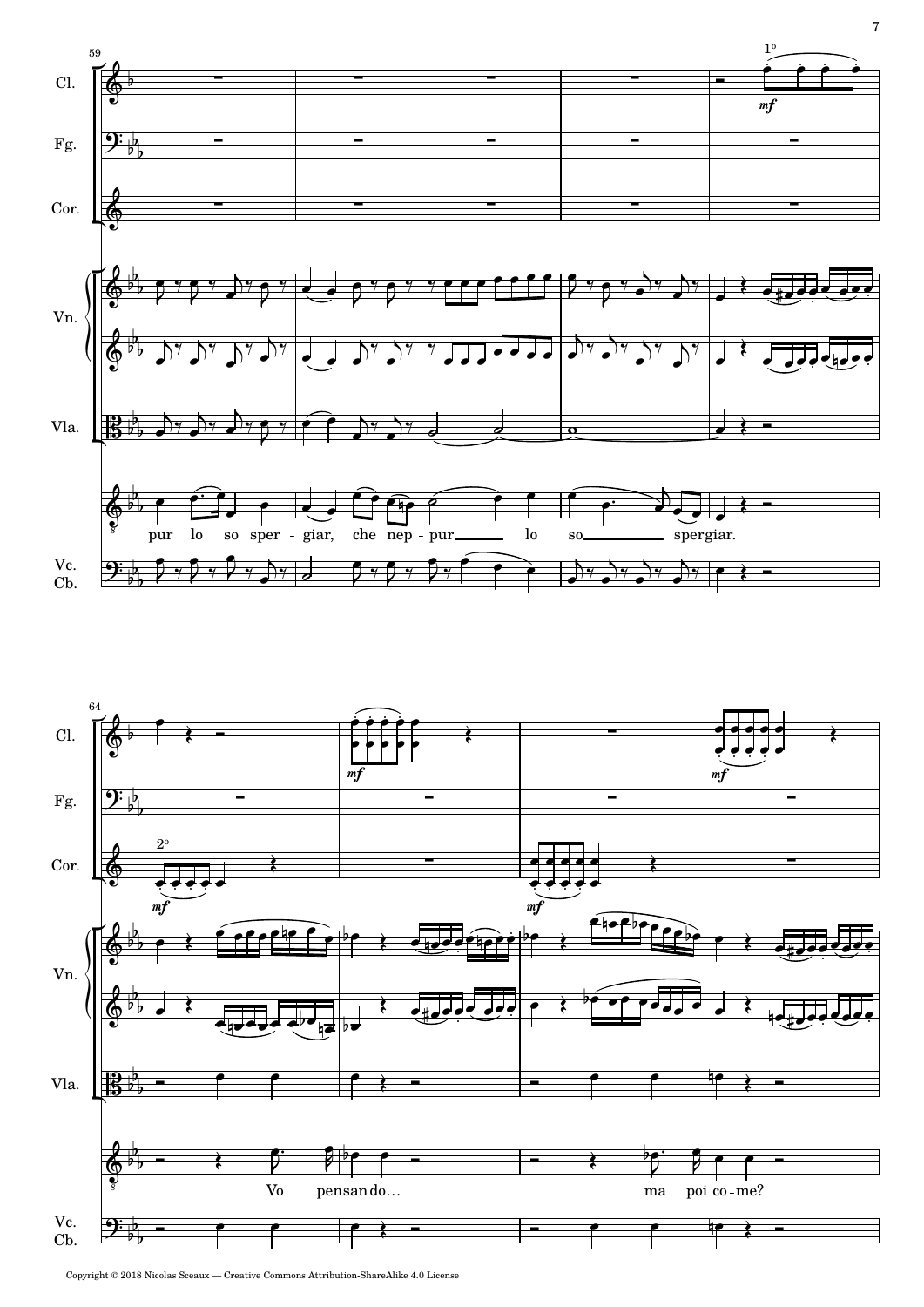



Copyright © 2018 Nicolas Sceaux — Creative Commons Attribution-ShareAlike 4.0 License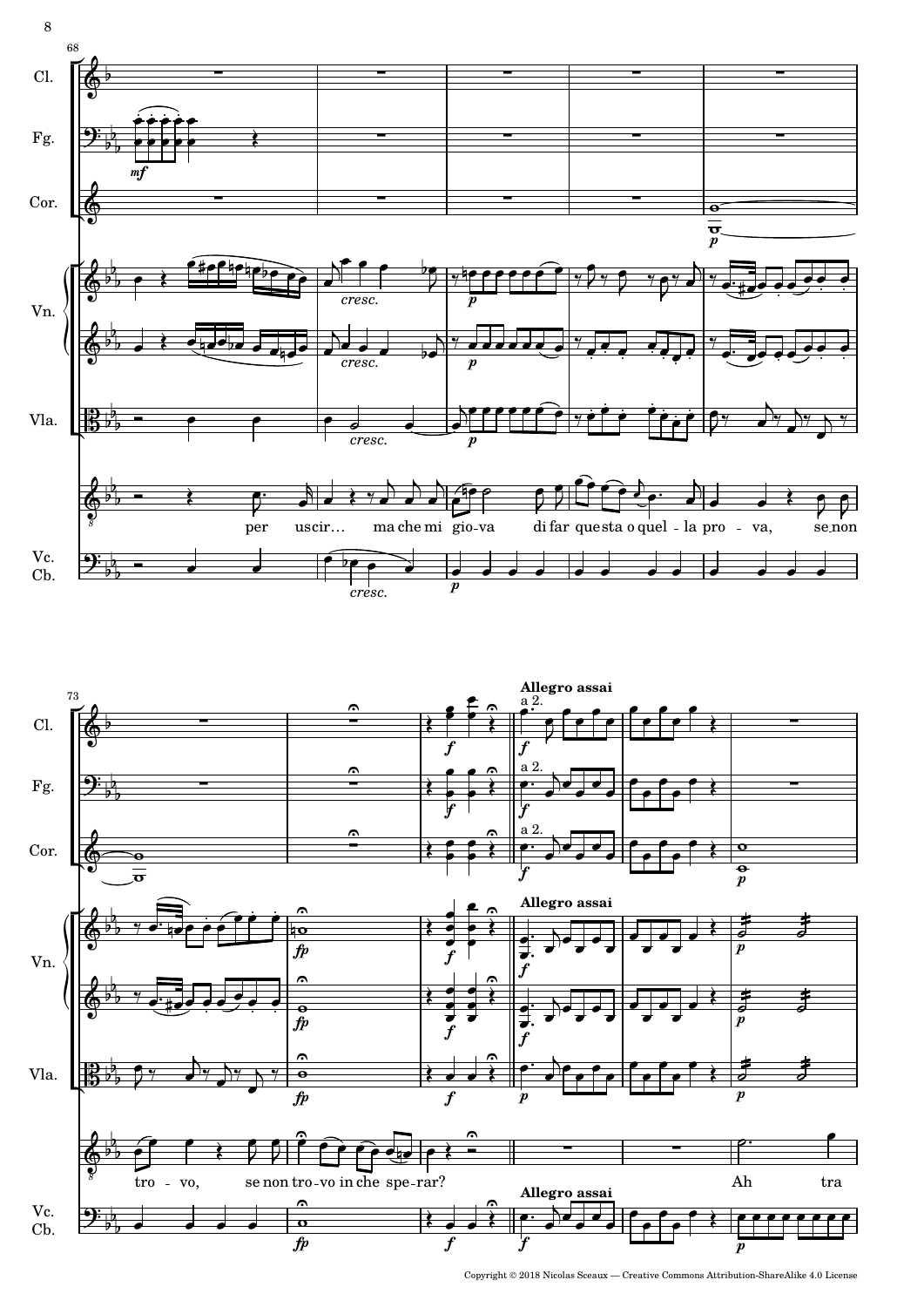

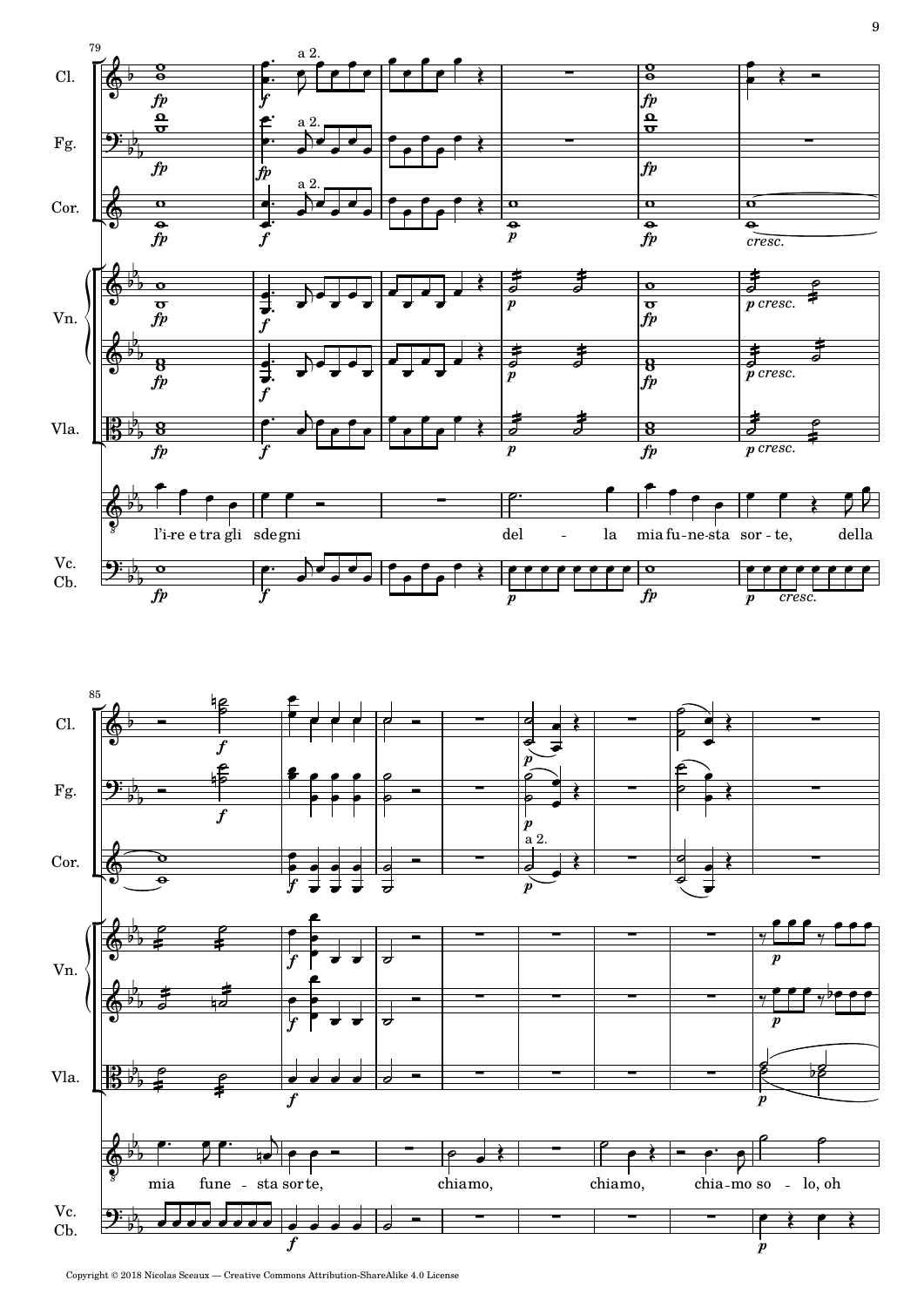

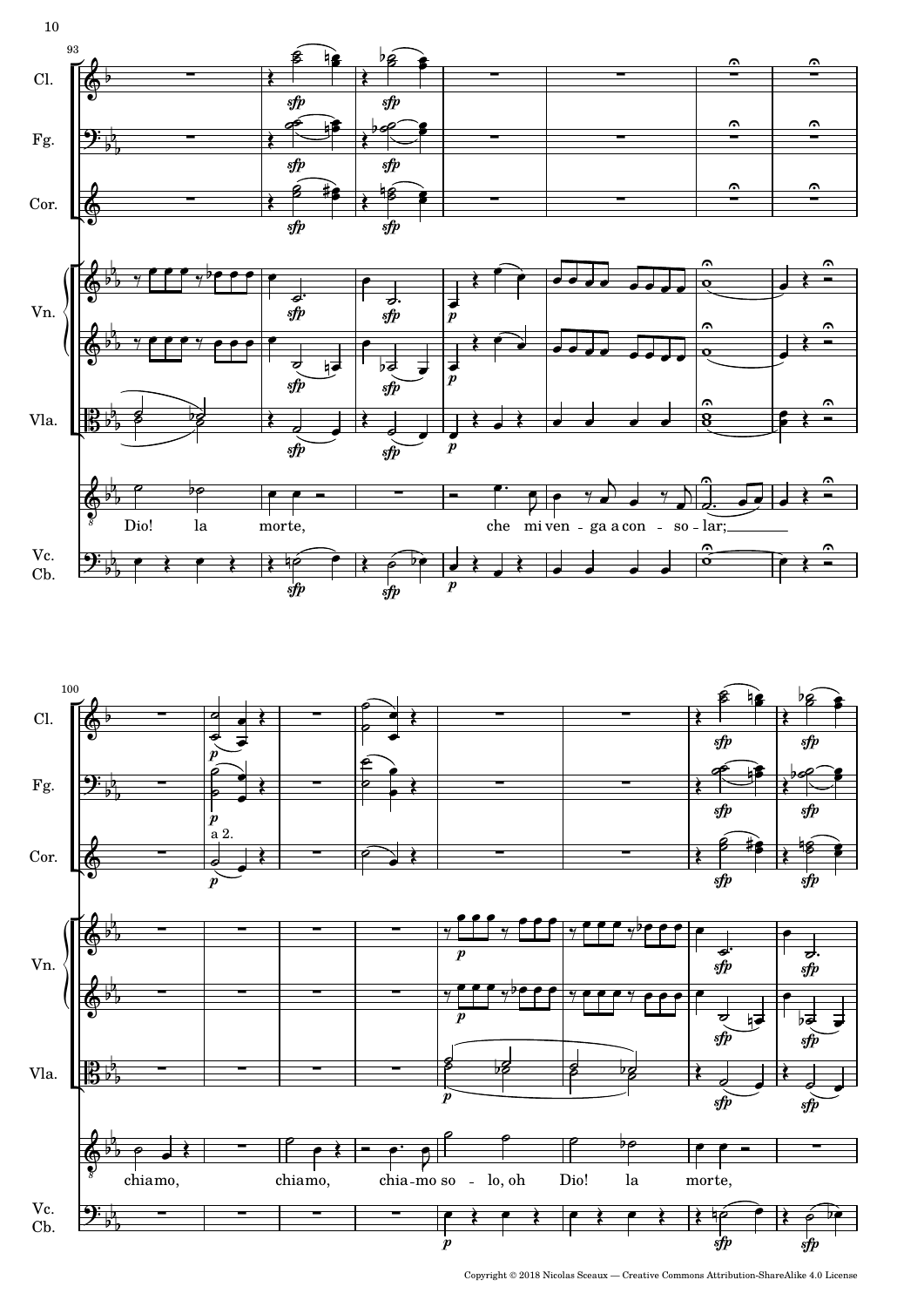

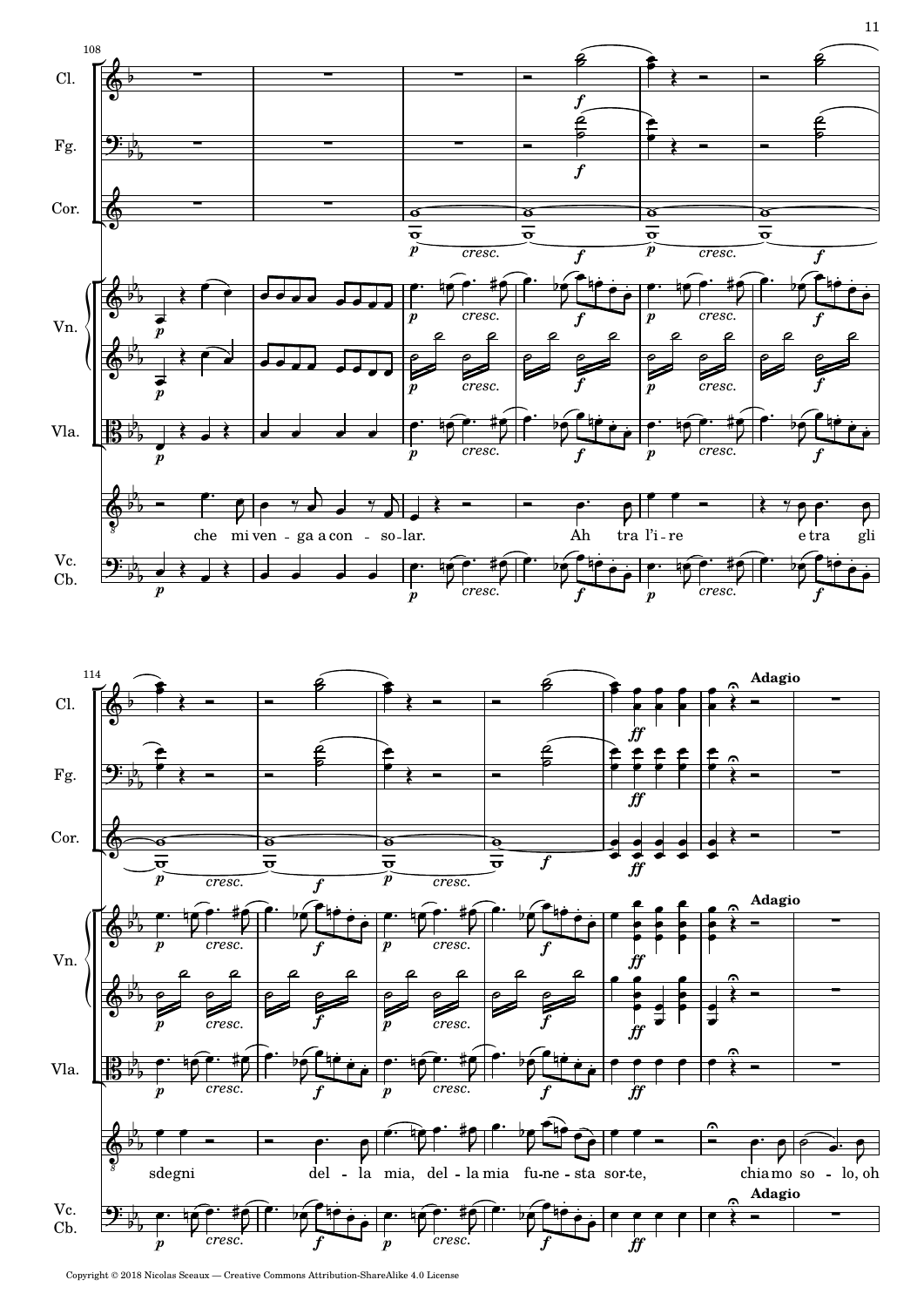

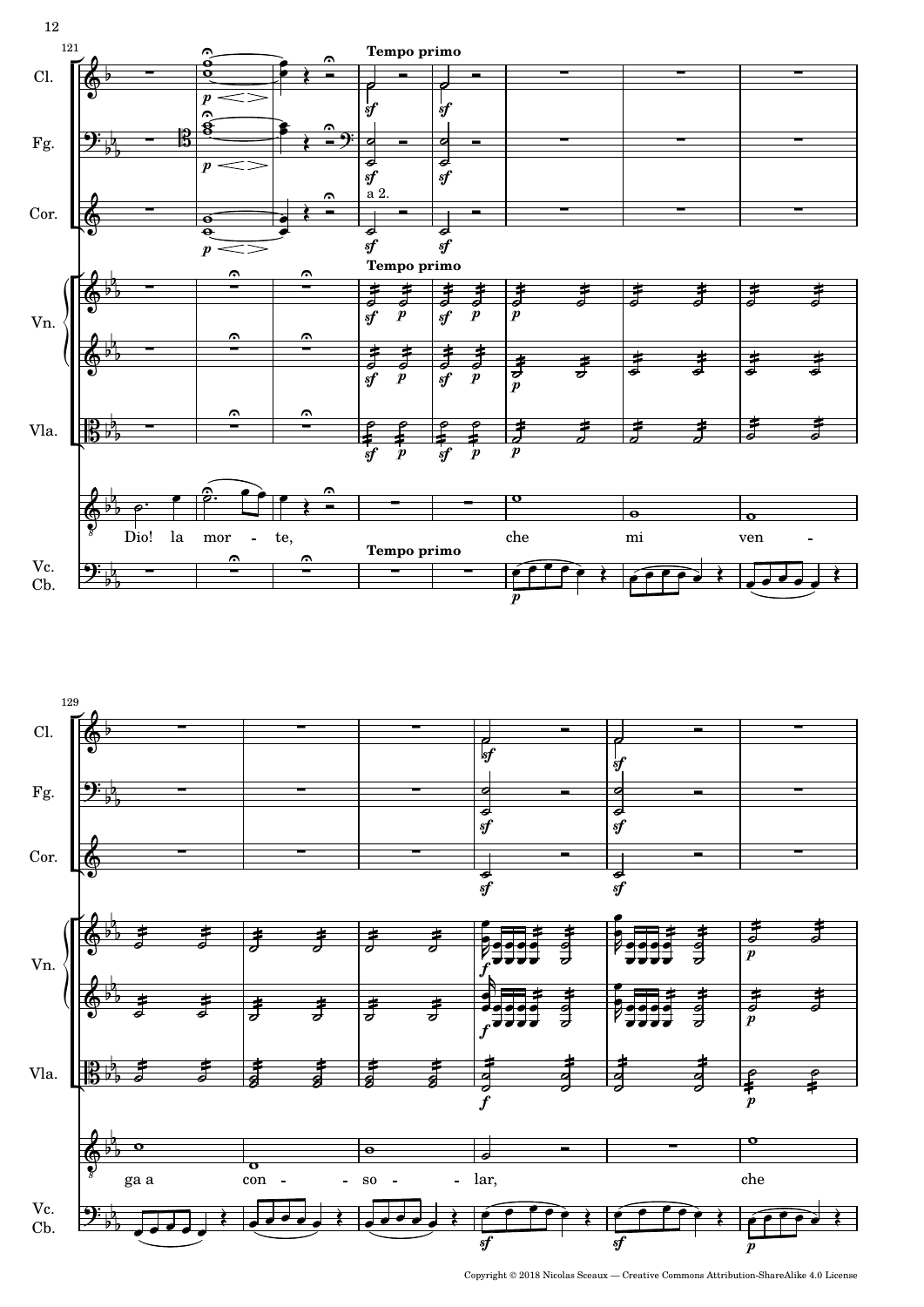



Copyright © 2018 Nicolas Sceaux — Creative Commons Attribution-ShareAlike 4.0 License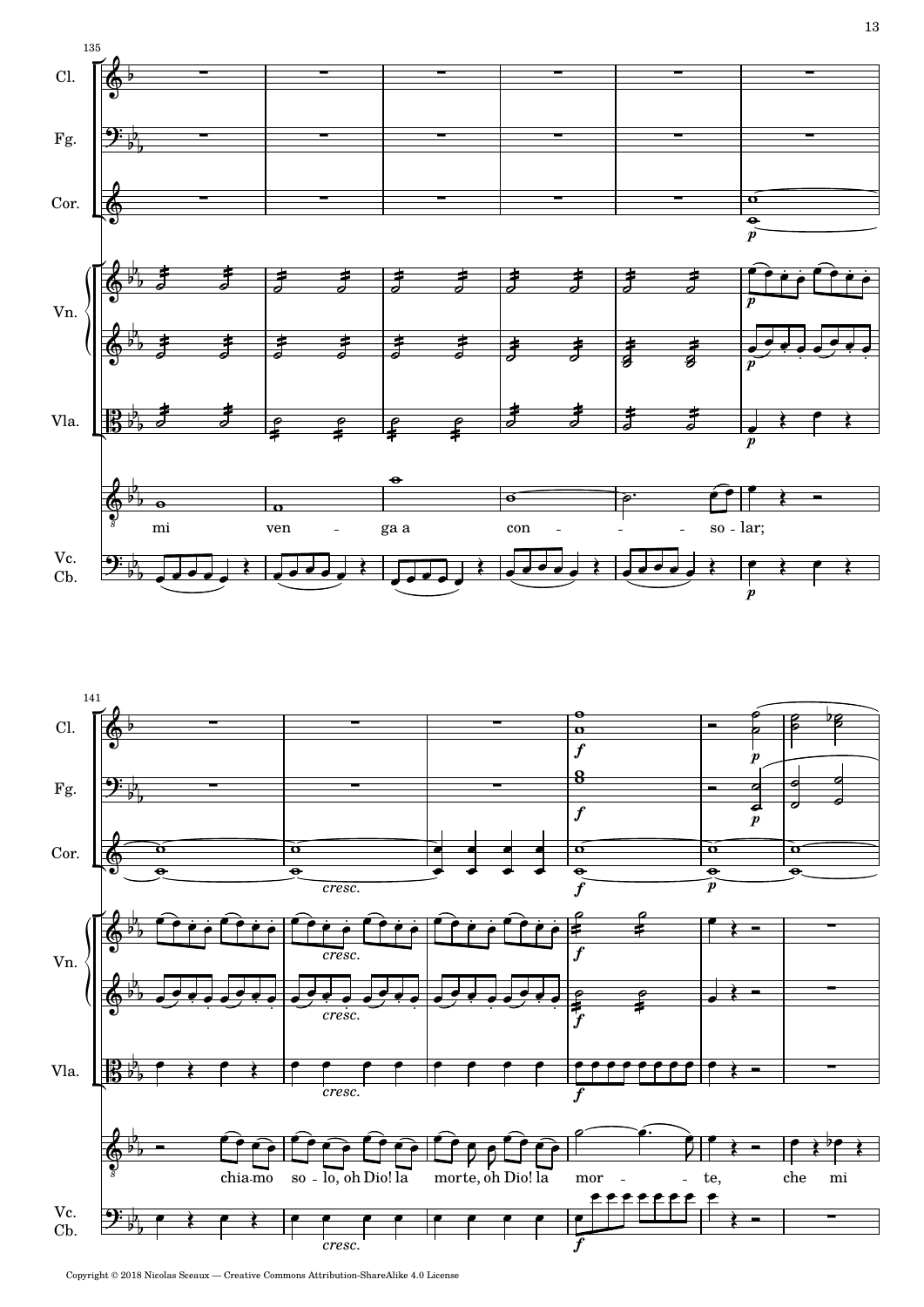